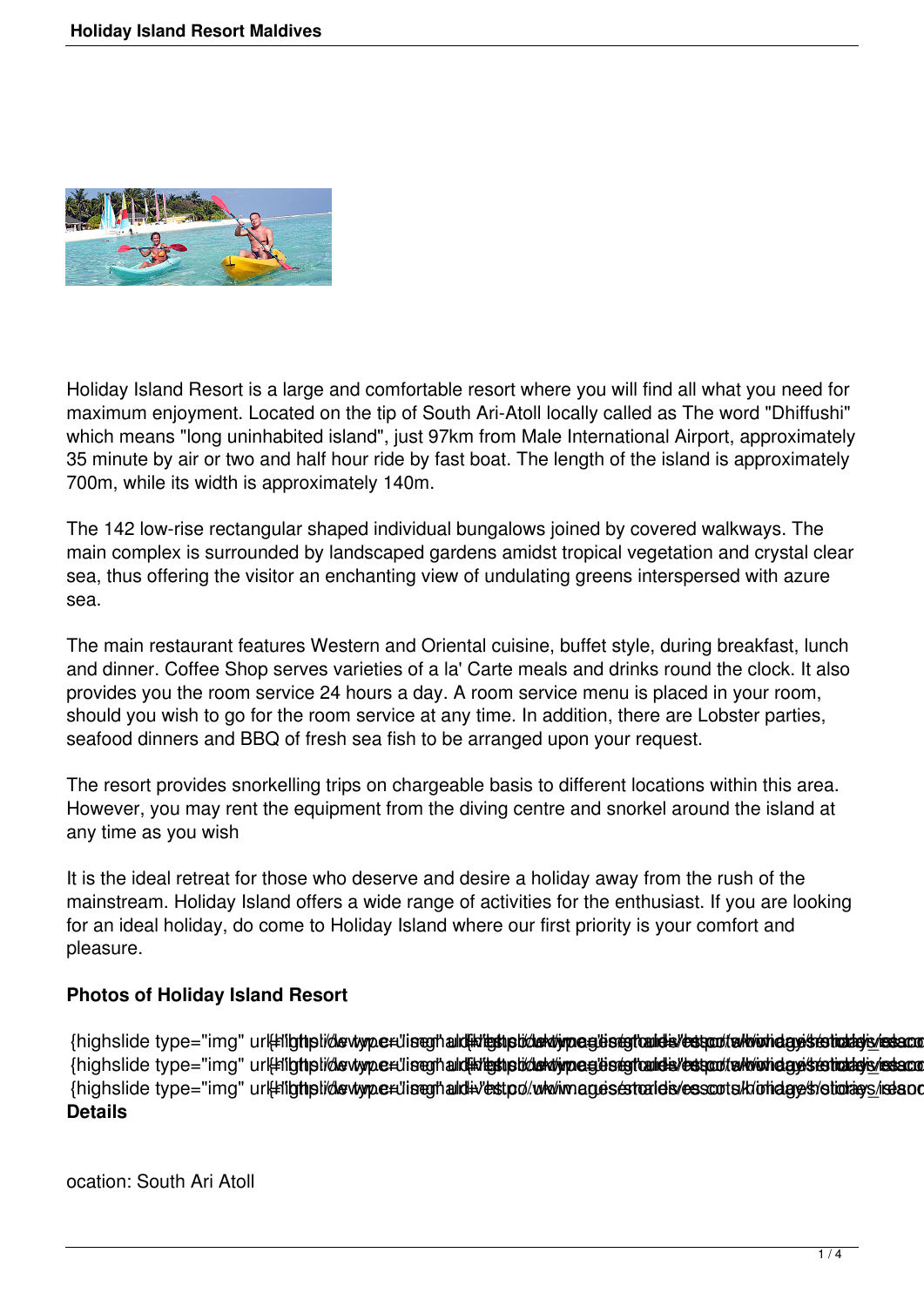Distance from Airport: 97 Kilometres Number of Rooms: 142 Rooms Transport: 35 minutes by Seaplane and 2 hours 30 minutes by Speedboat

## **Room Amenities**

- Facing beach
- Air -conditioning
- Ceiling Fan
- IDD Telephone
- Satellite TV
- In house movies
- Mini bar
- Room Safe
- Terrace Sitting Area
- Attached Bathroom
- Fresh hot and cold water
- Hair dryer
- Shower
- Open air shower
- Bath Tub
- Telephone in Bathroom
- WC

## **Excursions & Sports**

- Day & Night Fishing
- Island Hopping
- Big game fishing
- Glass Bottom Boat
- Aerobics
- Basket Ball
- Volley Ball
- Photo Flight
- Sunset Cocktail
- Blue water Safari
- Submarine excursion
- Beach Volley
- Billiard/ Snooker
- Floodlit tennis court
- Gym
- Indoor Badminton
- Table Tennis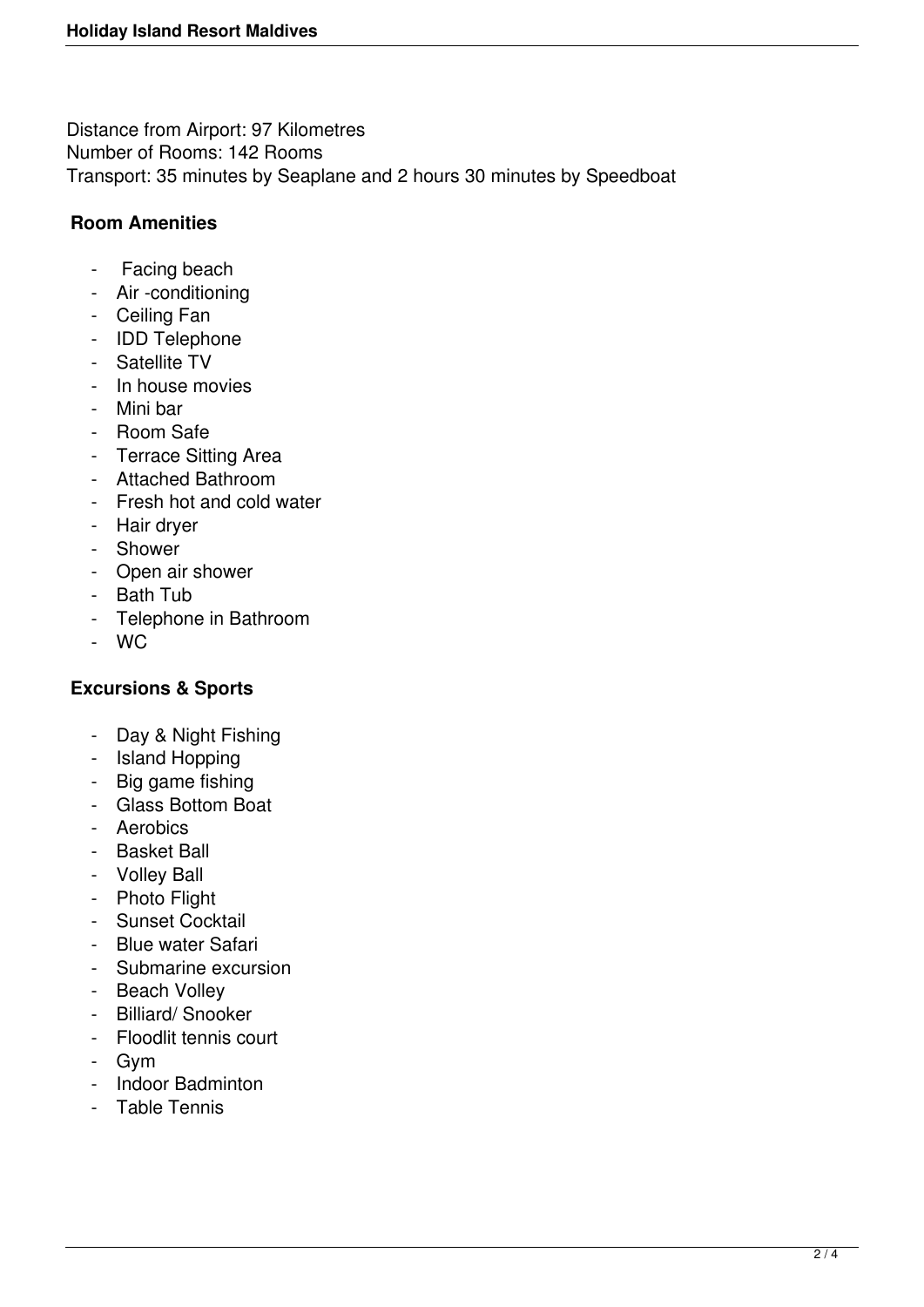## **Resort & Recreational Facilities:**

- Main Bar
- Conference facilities
- E-mail & Internet facilities at back office
- First Aid
- Guest relation Officer
- In-house Doctor
- Sauna
- Steam Bath
- Massage Center
- Laundry service
- Pizza Express
- Porters
- Safe Deposit at reception
- Swimming pool
- Children pool
- Jacuzz

## **Entertainment**

- Discotheque
- Karaoke
- Live Music
- Crab race
- Water Sports
- Banana Boat riding
- Windsurfing
- Canoeing
- Catamaran Sailing
- PADI (Accredited) Diving School
- Water Bike